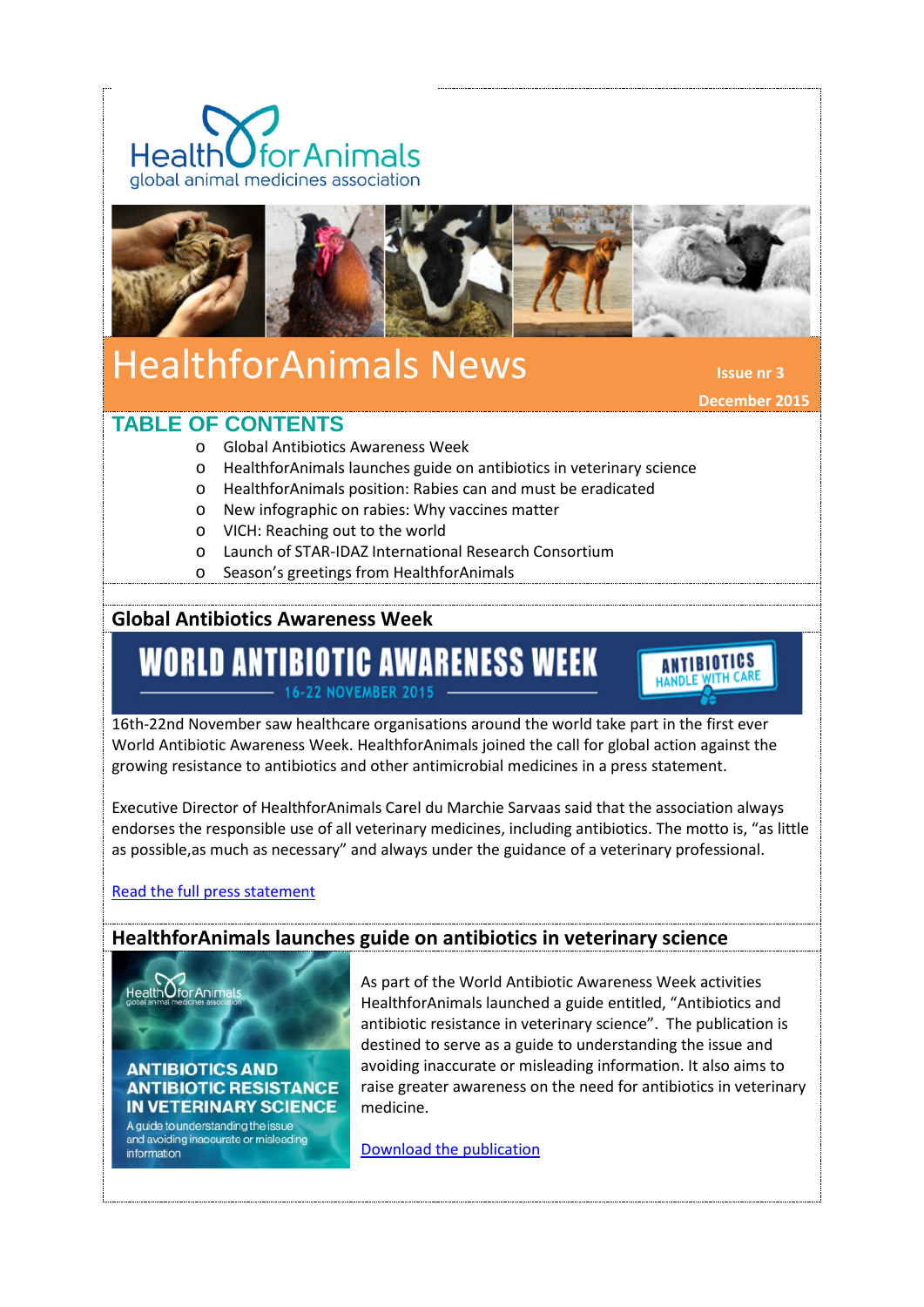## **HealthforAnimals position: Rabies can and must be eradicated**

The animal health industry supports the work and engagement from organisations and bodies such as the World Health Organisation (WHO), the World Organisation for Animal Health (OIE), the Food and Agricultural Organisation of the UN (FAO) and the Global Alliance for Rabies Control (GARC) in the drive to eradicate rabies.

HealthforAnimals published its position on rabies eradication during the WHO/OIE global conference on rabies held on 10-11 December 2015 in Geneva, Switzerland. The animal health industry has a significant role to play in the fight against rabies through dog vaccines, and lends its full support to the eradication of this disease.

[Read our position paper](http://healthforanimals.org/healthforanimals-position-on-rabies-eradication-rabies-can-and-must-be-eradicated-2/)

#### **New infographic on rabies: Why vaccines matter**



With rabies killing up to 70,000 people each year throughout the world – mostly in Africa and Asia – HealthforAnimals published an infographic to highlight the success of reducing the number of human cases of rabies through dog vaccination programmes.

Dog vaccination is the preferred method of control, preventing more than 95% of human cases at only about 10% of the costs needed for post-bite treatment in people.

[Download the infographic](http://healthforanimals.org/infographic-on-rabies-why-vaccines-matter/)

## **VICH: Reaching out to the world**



The VICH\* 5 Conference, with the theme "Reaching Out to the World", was held in Tokyo on 28-29 October 2015. Organised by the Japanese Veterinary Pharmaceutical Association (JVPA), the conference brought together veterinary product regulators and other stakeholders. 23 countries were represented in the debates on the benefits of VICH outreach to non-VICH countries.

Discussions focused on the benefits of VICH guidelines for

non-VICH member countries, the needs and priorities of non-VICH countries regarding the technical requirements for the registration of veterinary medicines, and the contribution of VICH to the global One Health approach, to food security and to animal welfare. At the steering committee which took place in conjunction with the conference the initiative also adopted its [priorities for the next five](http://www.vichsec.org/component/attachments/attachments/1264.html?task=attachment)  [years.](http://www.vichsec.org/component/attachments/attachments/1264.html?task=attachment)

\*International Cooperation on Harmonisation of Technical Requirements for Registration of Veterinary Medicinal Products

For more info visit: www.vichsec.org